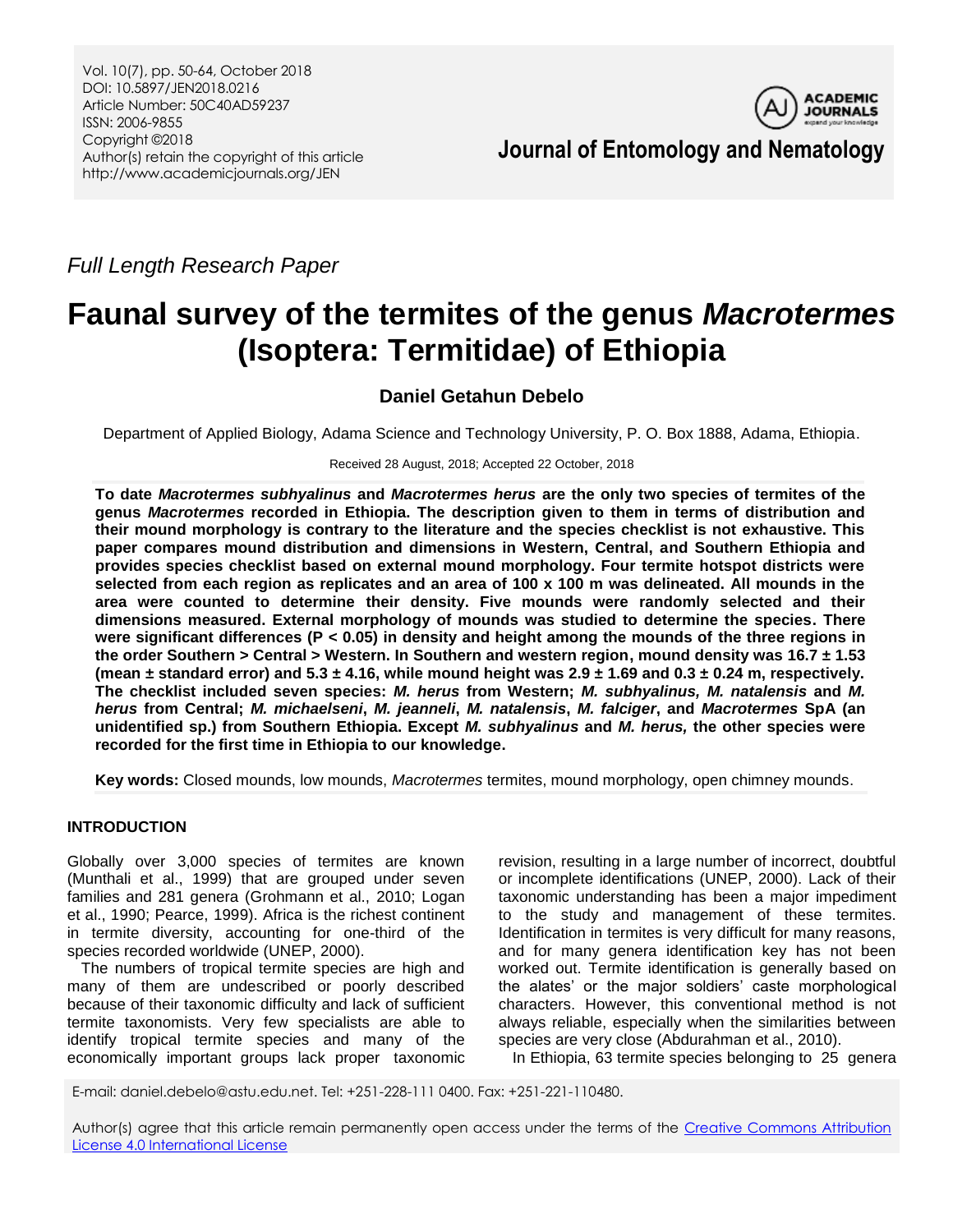have been recorded representing about 6.3% of the African termite diversity, a low estimate given the vast range and the suitability of the climate. This could be due to the limited systematic studies carried out so far and the lack of national termite inventory (Debelo and Degaga, 2014). All the identification works done regarding the Ethiopian fauna were based on the fauna of other parts of Africa. The limitations clearly show some of the challenges in studying the Ethiopian termite fauna (Abdurahman et al., 2010).

A key trend in termite research is the use of molecular genetics tools to study species identification and distribution, differentiation of populations, colony social structure, and feeding behavior (Grace, 2006). Mound architecture is also useful in species identification (Dangerfield et al., 1998), especially for *Macrotermes* species which build spectacular epigeal mounds. The genus is found throughout the Afro-tropical Zoogeographic region and Indo-Malayan zoogeographical regions and so far 12 species have been described in the Afro-tropical Zoogeographic region. In Africa, they build large mounds which are a characteristic feature of many grasslands and savanna woodlands (Debelo and Degaga, 2014).

In Ethiopia, the genus *Macrotermes* is represented by two species *Macrotermes subhyalinus* (Rambur) and *M. herus* (Sjöstedt) (Abdurahman 1990; Abdurahman et al., 2010). Abdurahman (1990) stated that the mounds of *Macrotermes* termites found in western Ethiopia differ significantly in size and shape from those found in the Maki-Batu (Batu formerly Ziway) area of Central Ethiopia. In both areas, the mounds have no external openings. In Western Ethiopia, the mounds are typically dome-shaped whereas in Maki-Batu, the mounds are conical. *M. subhyalinus* is a well-described, serious pest species in Ethiopia and it builds closed, dome-shaped mounds.

According to this description, the closed dome-shaped mounds found in Western Ethiopia belong to *M. subhyalinus*. However, it is not known whether the closed conical mounds found in the Maki-Batu area of Central Ethiopia with different nest architecture belong to *M. subhyalinus* or *M. herus*. The study did not indicate whether the *M. subhyalinus* which builds dome-shaped mounds in Western Ethiopia builds conical mounds in the Maki-Batu area or whether these conical mounds belong to *M. herus*. However, many authors (Harris, 1956; Bagine et al., 1989, 1994; Turner, 2000, 2001; Abebe, 2002; Pomeroy, 2005; Brandl et al., 2007; Korb, 2011) reported that *M*. *subhyalinus* builds mounds with external openings.

The closed dome-shaped mounds of the *M*. *subhyalinus* reported earlier in Ethiopia does not agree with the wide available literatures which state that the species builds mounds with external openings. Wood (1986) reported that he collected *Macrotermes* termites from low open mounds from Batu town and 10 km south of the town but did not specify the species. Debelo and

Degaga (2014) also recognized and reported the existence of two types of mound of *Macrotermes* (closed mounds and open mounds) in the area which may prove the mounds are built by two distinct species. Therefore, this calls certainly for a critical revision/taxonomic study of this genus. Thus, the aim of this study is to collect data on external morphology of mounds built by *Macrotermes* termites from the three termite hotspot regions of Ethiopia and to determine the species based on the mound architecture.

#### **MATERIALS AND METHODS**

#### **Study areas**

The external morphology of termite mounds was examined in three termite hotspot regions of Ethiopia: Western Ethiopia (Western Wallaga Zone), Central Ethiopia (Central Rift Valley - Eastern Shawa Zone), and Southern Ethiopia (Borana Zone), all found in Oromia National State (Figure 1). Four districts were selected as replicates from each area based on their accessibility and termite document (Table 1).

#### *Western Ethiopia*

In Western Ethiopia, the study was conducted in the Western Wallaga Zone of Oromia National State. Four districts, Qilxu Karra, Mana Sibu, Ayira, and Yubdo were selected from the zone. West Wallaga Zone comprises low land ranging from 1100 - 1700 m above sea level which covers 19.1%, midland ranging from 1800 - 2200 m above sea level which covers 78.4%, and highland ranging from 2300 - 2850 m above sea level, and this covers 2.5% of the zone. The major rainy season is during the months of June to September which is the case for many Ethiopian highlands. The annual rainfall in the zone varies from 1100 to 2450 mm, and the annual temperature varies from 18 to 32°C. The soil type of the region is generally nitosols (Temesgen, 2014). The vegetation of the study area falls in moist evergreen montane rainforest. The main plant species that predominates the relic forest patches are *Albizia schimperiana*, *Bersama abyssinica*, *Cordia africana*, *Croton macrostachyus*, *Syzygium guineense* and *Sapium ellipticum* (Etana Tolosa, 2007).

#### *Central Ethiopia*

The study was conducted in four districts, Dugda, Adami Tullu-Jiddo Kombolcha, Adama, and Arsi Negelle, all located in the Central Rift Valley of Ethiopia (CRVE). The first three districts are found in Eastern Shawa zone, whereas the last one is found in West Arsi zone. The area has a semi-arid and arid climate and has a bimodal rainfall patterns. Most of the rainfall occurs between July and September. There is some additional rainfall between February and the end of April, but this usually varies. The mean minimum and maximum of annual temperature recorded at Batu town (capital of Adami Tullu-Jiddo Kombolcha) are 14.0 and 27.2°C, respectively with an annual rainfall of 742.4 mm (Debelo and Degaga, 3014).

The soils of the area generally range from sandy loam, loam to sandy clay loam, with some clay loam and a few clay soils. In addition to salt crust (white and deep shiny black salt crust), the soils are characterized by numerous gray-to-gray brown termite mounds (Kefyalew et al., 2008). The vegetation in the CRVE is characterized by acacia open-woodland and savanna (Huib and Herco, 2006).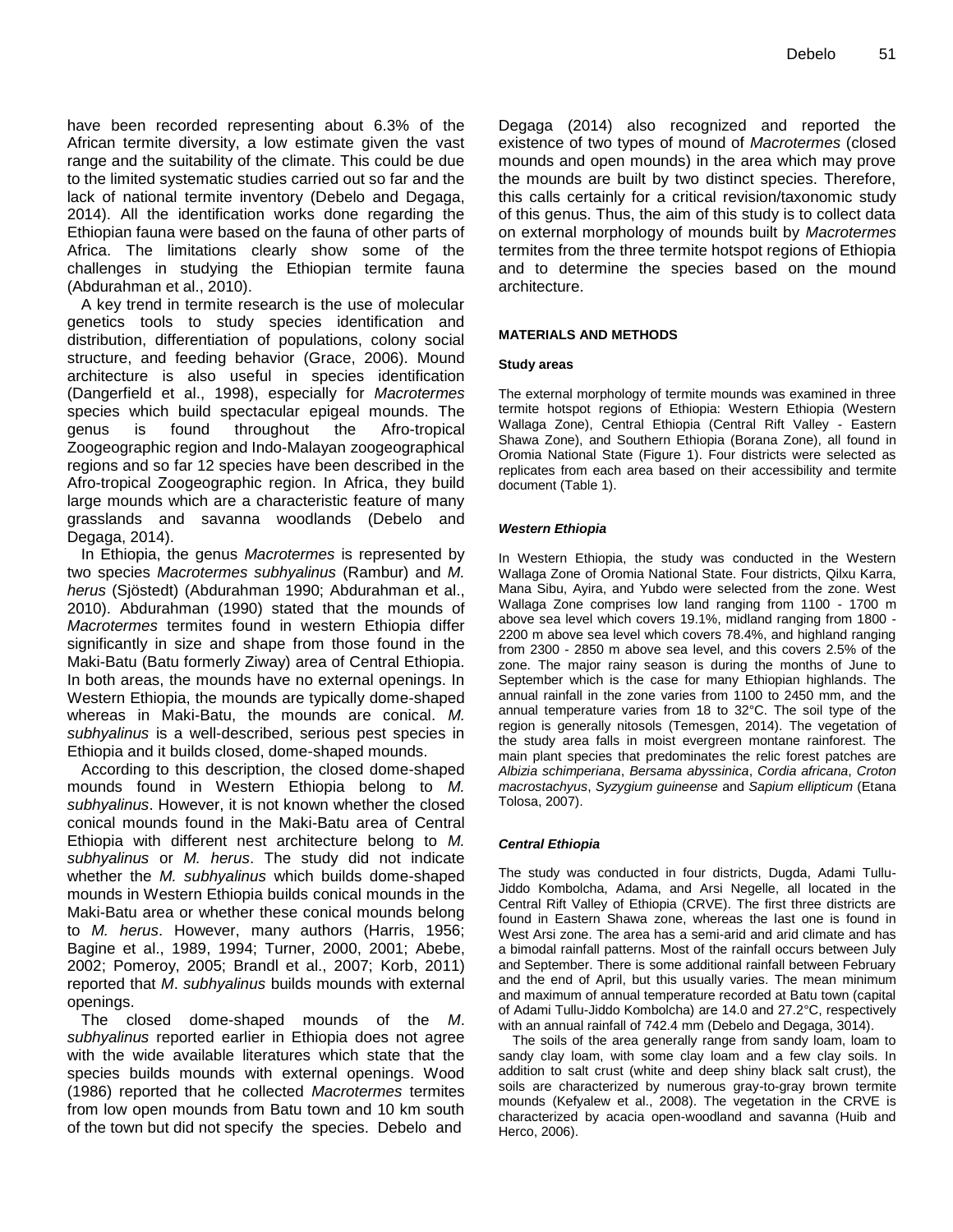

**Figure 1.** Map of Ethiopia showing the zones from which *Macrotermes* termite mounds were sampled.

#### *Southern Ethiopia*

Borana zone is located in Southern Ethiopia and the study sites covered four districts of the zone, Surupha, Yaballo, Mio, and Moyale. High density of tall and huge epigeal mounds of *Macrotermes* termites showing different architecture make peculiar feature of the landscape of the semi-arid of Southern Ethiopia starting from a small town known as Finchawa (capital of Dugda Dawa district, Borana Zone) extending to semi-arid areas of Guji zone, Somalia National State to the west, and Kenya to the south. The geology of the area is composed of shales, sandstone, and limestone that largely resulted from oceanic activity. The climate is semi-arid, with an average annual rainfall ranging between 350 and 900 mm. The precipitation is bimodal with 60% occurring between March and May and 27% from September to November. Annual mean temperatures vary between 19 and 24°C. Vegetation is dominated by savannah vegetation containing a mixture of perennial herbaceous and woody plants. Physiographically, Borana zone is characterized mainly by lowlands and hills. The area is characterized by droughts, occurring every five to ten years (Tilahun et al., 2012).

#### **Determination of mound density and dimensions**

Four districts were selected from each region as replicates based on previous report as termite hotspot and accessibility. In each district, an area of 100 m x 100 m was delineated and all the mounds in the area were counted to determine mound density/ha. Five mounds were randomly selected along the diagonal of the area and their dimensions (height and basal diameter) were measured.

#### **Examination of external mound morphology**

The external morphology (shape and presence or absence of opening) of all mounds found in the area of 100 m x 100 m mentioned above were investigated, recorded, and their pictures were taken to determine the species building the mounds based on mound morphology. Mounds found outside the area were also purposively investigated to collect similar information when they were found to be different from those inside the area.

#### **Termite identification**

Identification of species based on external mound morphology was done qualitatively. The approach used was a thorough literature survey, the internet search, and termite webs.

#### **Data analysis**

Mound density and mound dimensions were analyzed by one-way analysis of variance (ANOVA) with SAS (SAS Institute Inc., 2014). Mean separation was done using Least Significant Difference test (LSD) at 5% probability level.

# **RESULTS**

#### **Mound density and mound dimensions**

There were significant differences ( $P < 0.05$ ) among the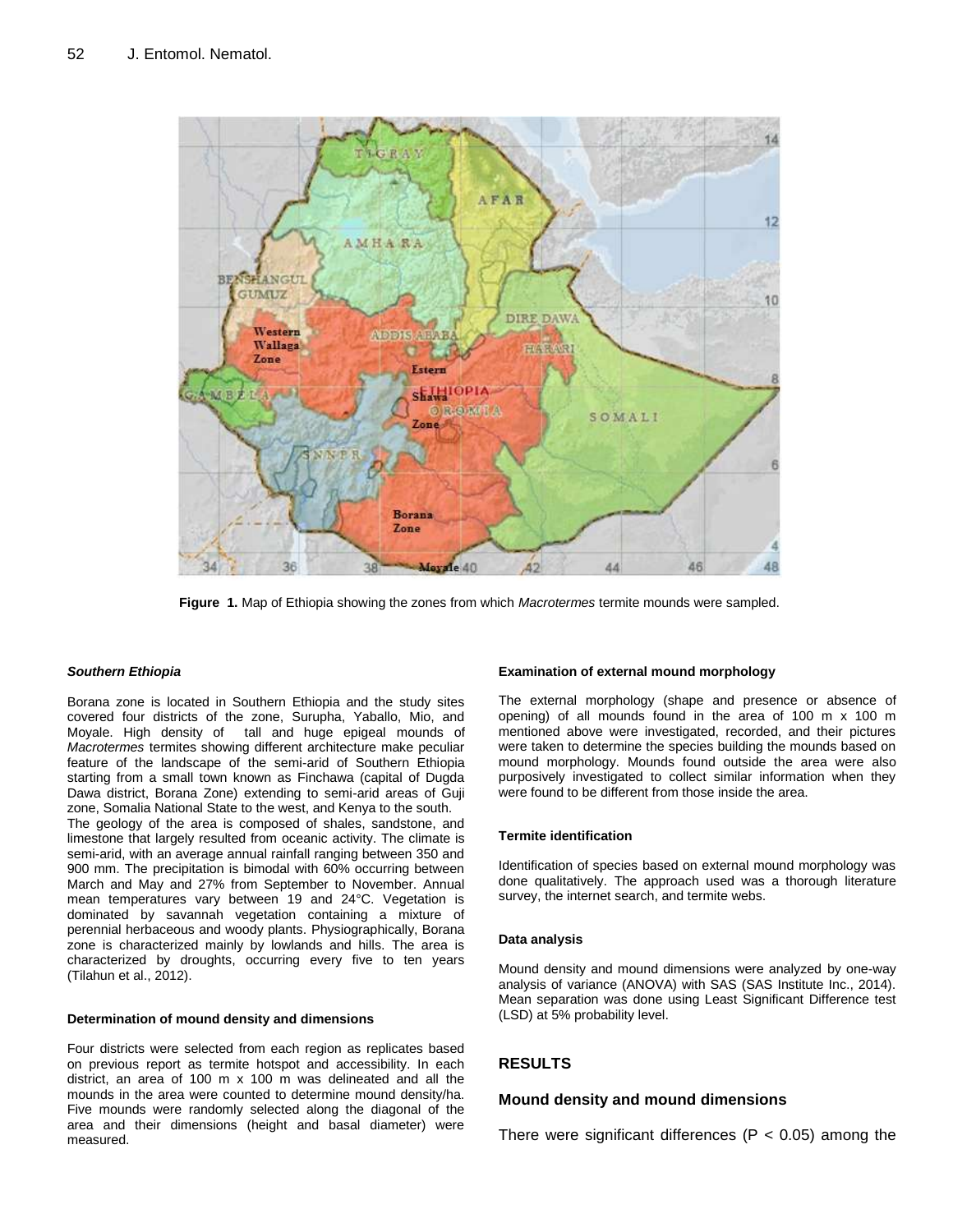**Table 1.** Location and elevation of the study sites.

| Region                                | <b>District</b>            | <b>Elevation</b> | Latitude                     | Longitude    |
|---------------------------------------|----------------------------|------------------|------------------------------|--------------|
| Western Ethiopia<br>(Western Wallaga) | Qilxu Karra                | 1594 m           | 09°41.131'N                  | 035°16.228'E |
|                                       | Manasibu                   | 1699 m           | 09°42.132'N                  | 035°06.095'E |
|                                       | Avira                      | 1664 m           | 09°05.115'N                  | 035°23.616'E |
|                                       | Yubdo                      | 1680 m           | 09°01.947'N                  | 035°20.067'E |
| Central Ethiopia (East Shawa)         | Dugda                      | 1666 m           | $08^{\circ}10.663^{\prime}N$ | 038°50.184'E |
|                                       | Adami Tullu Jido Kombolcha | 1648 m           | $07^{\circ}52.955^{\prime}N$ | 038°41.450'E |
|                                       | Arsi Negelle               | 1627 m           | 07°35.493'N                  | 038°40.306'E |
|                                       | Adama                      | 1653 m           | 08°33.725'N                  | 039°17.271'E |
| Southern Ethiopia<br>(Borana)         | Surupha                    | 1738 m           | $05^{\circ}07.408^{\prime}N$ | 038°17.176'E |
|                                       | Yaballo                    | 1710 m           | 04°53.378'N                  | 038°00.059'E |
|                                       | Mio                        | 1307 m           | 03°53.696'N                  | 038°34.134'E |
|                                       | Movale                     | 1171 m           | 03°37.059'N                  | 039°00.278'E |

**Table 2.** Mound density and mound dimensions of the termite species of the genus *Macrotermes* in the three termite hot spot regions in Ethiopia.

| Region            | <b>Mound density/ha</b> | Mound height (m)       | Mound basal diameter (m) |
|-------------------|-------------------------|------------------------|--------------------------|
| Southern Ethiopia | $16.7 \pm 1.53^a$       | $2.9 \pm 1.69^a$       | $4.8 \pm 2.42^a$         |
| Central Ethiopia  | $9.3 \pm 14.04^b$       | $1.3 \pm 0.54^{\circ}$ | $2.6 \pm 0.56^{\circ}$   |
| Western Ethiopia  | $5.3 \pm 4.16^b$        | $0.3 \pm 0.24^{\circ}$ | $1.1 \pm 0.58^{\circ}$   |

Means within a column followed by the same letter do not differ significantly by Least Significant Difference (LSD) test at 5% of probability level.

mounds of the three regions in their density, height and basal diameter. The mounds in Southern Ethiopia showed the highest values in all the parameters followed by the Central while the mounds in the Western part of the country showed the least values (Table 2).

# **Termite species identified based on mound morphology**

In total, six species and one unknown species of *Macrotermes* were recorded based on mound morphology (Table 3).

#### *Western Ethiopia*

Only one type of mounds was recorded from Western Ethiopia. They were low and had dome to more flattened shapes with no external openings (Figure 2).

#### *Central Ethiopia*

In the Central Rift Valley of Central Ethiopia, four distinct

types of mound in their external morphology were recorded. Of these mounds, three were closed while one had openings on its surface. Of the closed mounds one was conical and it belongs to *M*. *natalensis* (Haviland) (Figure 3); the second type was medium dome-shaped belonging to *M. herus* (Figure 4), and the third was huge dome-shaped common in Central Ethiopia, especially in and around Adama district and these were probably built by *M. herus* and/or *M. fulcig*er or unknown species (Figure 5). The fourth type of mound was low and amorphous with a variable number of humps with openings and the mounds were built by *M. subhyalinus*  (Figure 6).

#### *Southern Ethiopia*

A high density of tall mounds makes spectacular feature of the landscape of the Borana Zone and semi-arid areas of Guji Zone in Southern Ethiopia. The mounds were found in high density starting near Finchawa (a small town of the less humid of Dugda Dawa district) found at 25 km south of Bule Hora town, further south to Moyale district and then north of Kenya. Mounds were not found in the more humid of Bule Hora district and towards north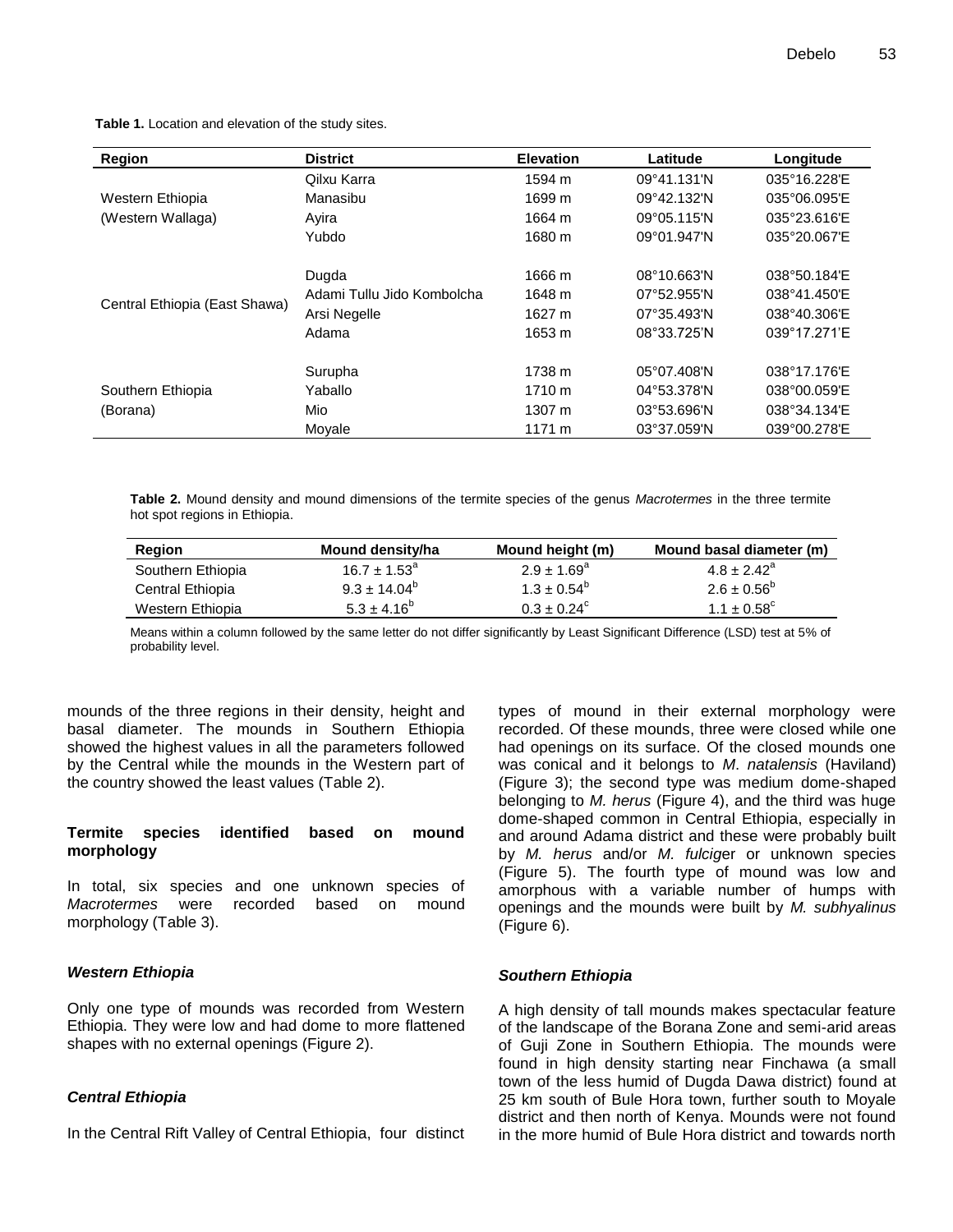| <b>Region</b>        | <b>Mound architecture</b>                                                     | <b>Termite species</b>                | <b>Districts</b>                                                                                                      |
|----------------------|-------------------------------------------------------------------------------|---------------------------------------|-----------------------------------------------------------------------------------------------------------------------|
| Western<br>Ethiopia  | Low closed dome to flat mounds                                                | M. herus                              | All districts (Qilxu Karra, Mana Sibu,<br>Ayira and Yubdo)                                                            |
| Central<br>Ethiopia  | Relatively medium closed conical mounds                                       | M. natlensis                          | Dugda, Adama, Adami Tullu Jiddo<br>Kombolcha<br>Arsi Negelle (mostly), Adami Tullu<br>Jiddo Kombolcha district (some) |
|                      | Low open mounds with turrets                                                  | M. subhyalinus                        |                                                                                                                       |
|                      | Huge closed dome mounds                                                       | M. falciger<br>(Gerstäcker)           | Adama                                                                                                                 |
|                      | Relatively medium to high closed dome mounds                                  | Probably M. herus                     | Adama, Dugda, Adami Tullu Jiddo<br>Kombolcha                                                                          |
| Southern<br>Ethiopia | High cylindrical closed-chimney mounds                                        | Macrotermes SpA                       | Miyo                                                                                                                  |
|                      | High closed-chimney mounds with a conical base<br>topped by a prominent spire | M. michaelseni<br>(Sjöstedt)          | Miyo and Moyale                                                                                                       |
|                      | High open-chimney mounds                                                      | M. jeanneli<br>(Grasse <sup>2</sup> ) | Surupha, Yaballo, Miyo, and Moyale                                                                                    |
|                      | Medium conical closed mounds                                                  | M. natlensis                          | Yaballo                                                                                                               |
|                      | Huge closed dome mounds                                                       | M. falciger                           | Movale                                                                                                                |

**Table 3.** Termite species of the *Macrotermes* genus identified in Western, Central, and Southern Ethiopia.



**Figure 2.** Low, flat and closed mounds of *M. herus* recorded from Western Ethiopia (A: from Qiltu Karra district; B - C: form Mandi district; D: from Yubdo district. Photo by Daniel Getahun) .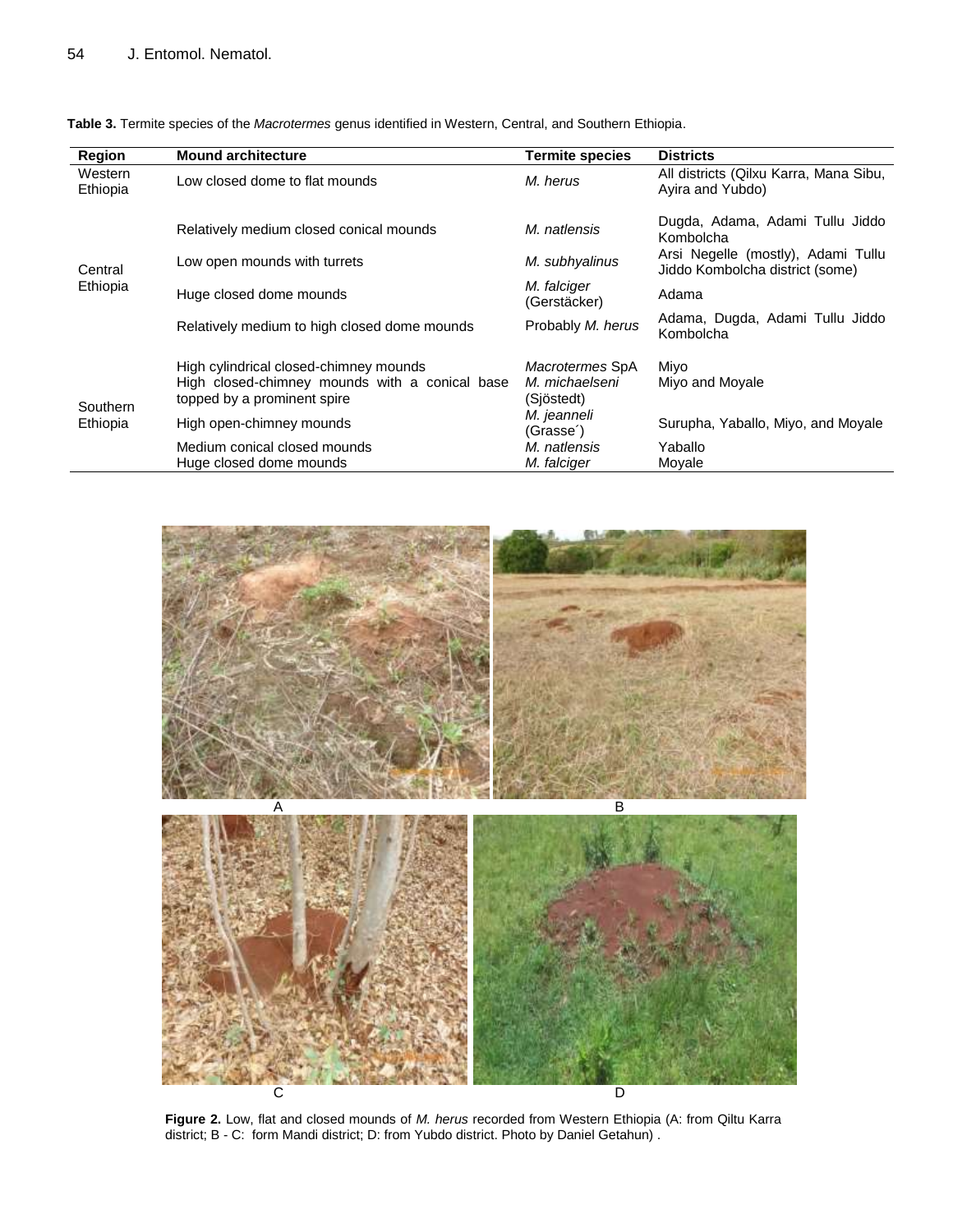

**Figure 3.** Closed conical mounds of *M. natalensis* recorded from a specific place called Oda Boqota, Dugda district, Central Ethiopia (Photo by Daniel Getahun).



**Figure 4.** Closed dome-shaped of *M. herus* recorded from Adama district, Central Ethiopia (Photo by Daniel Getahun).



**Figure 5.** Closed and dome-shaped live mounds recorded from Adama district, Central Ethiopia. A: from a specific place called Dhera; the hole from the front was dug to sample termites; B: from Sodere Resort (Photo by Daniel Getahun).

in Gedeo Zone. In Southern Ethiopia, mounds of variable morphology which can be divided into two categories as open and closed chimney were recorded. The open chimney mounds with only one large opening in the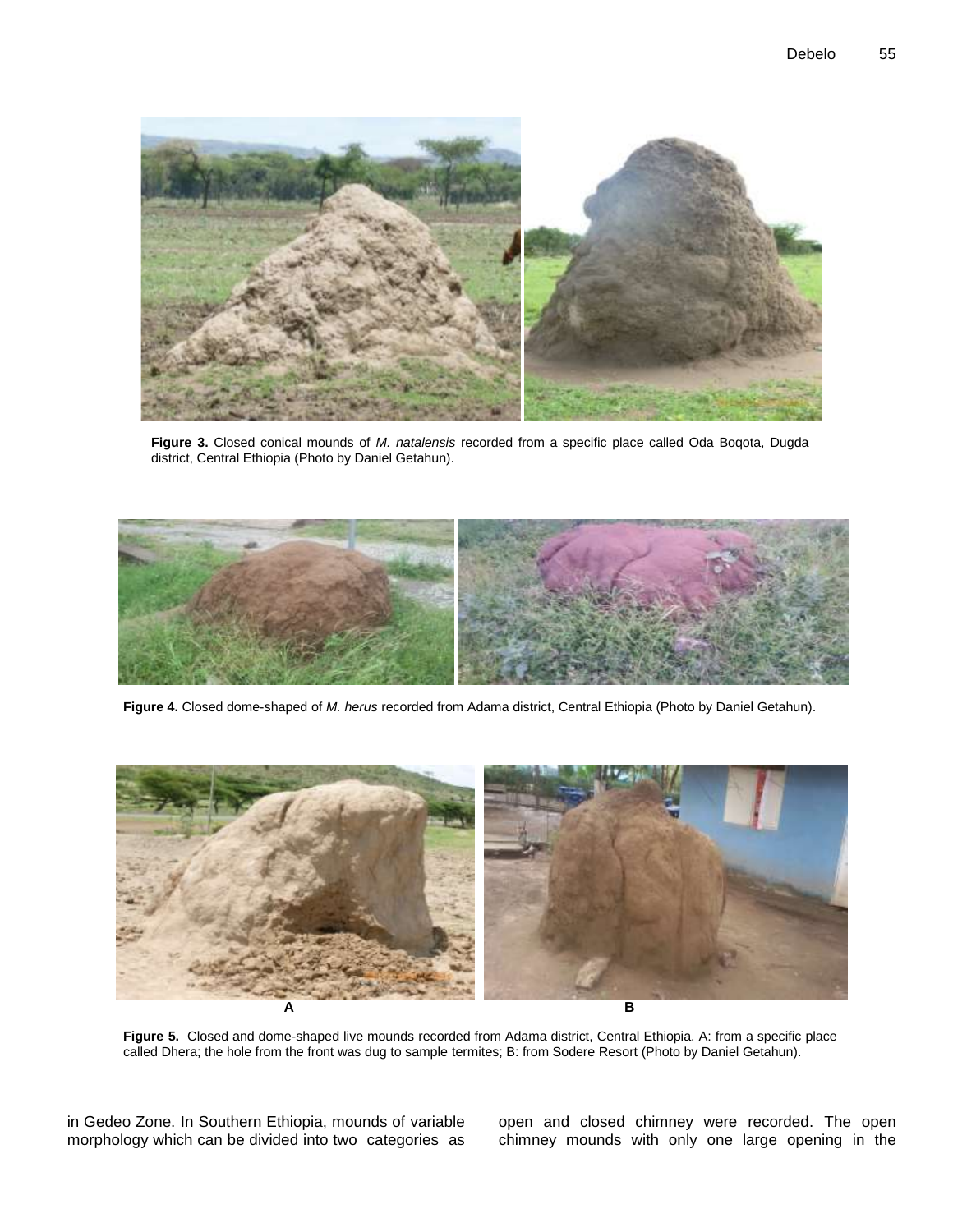

**Figure 6.** Low and flattened mounds with a number of external openings of *M. subhyalinus* recorded from a specific place called Dada Dallo Harangama, Arsi Negelle district, Central Rift Valley of Central Ethiopia (Photo by Daniel Getahun)



**Figure 7.** Mounds of *M. jeanneli* (A. mound with a single central chimney of full mature size, 8 m tall, recorded from Yaballo town; B. mound with four chimneys recorded from Surupha district, 40 km north of Yaballo town (Photo by Daniel Getahun).

chimney (pillar) belong to *Macrotermes jeanneli*. Most of *M. jeanneli* mounds had a single central chimney but occasionally two or three were observed on the same mound (Figures 7 to 9). The openings at the tip of the mounds are seen clearly from young mounds. The lip of the opening is typically asymmetrical with one edge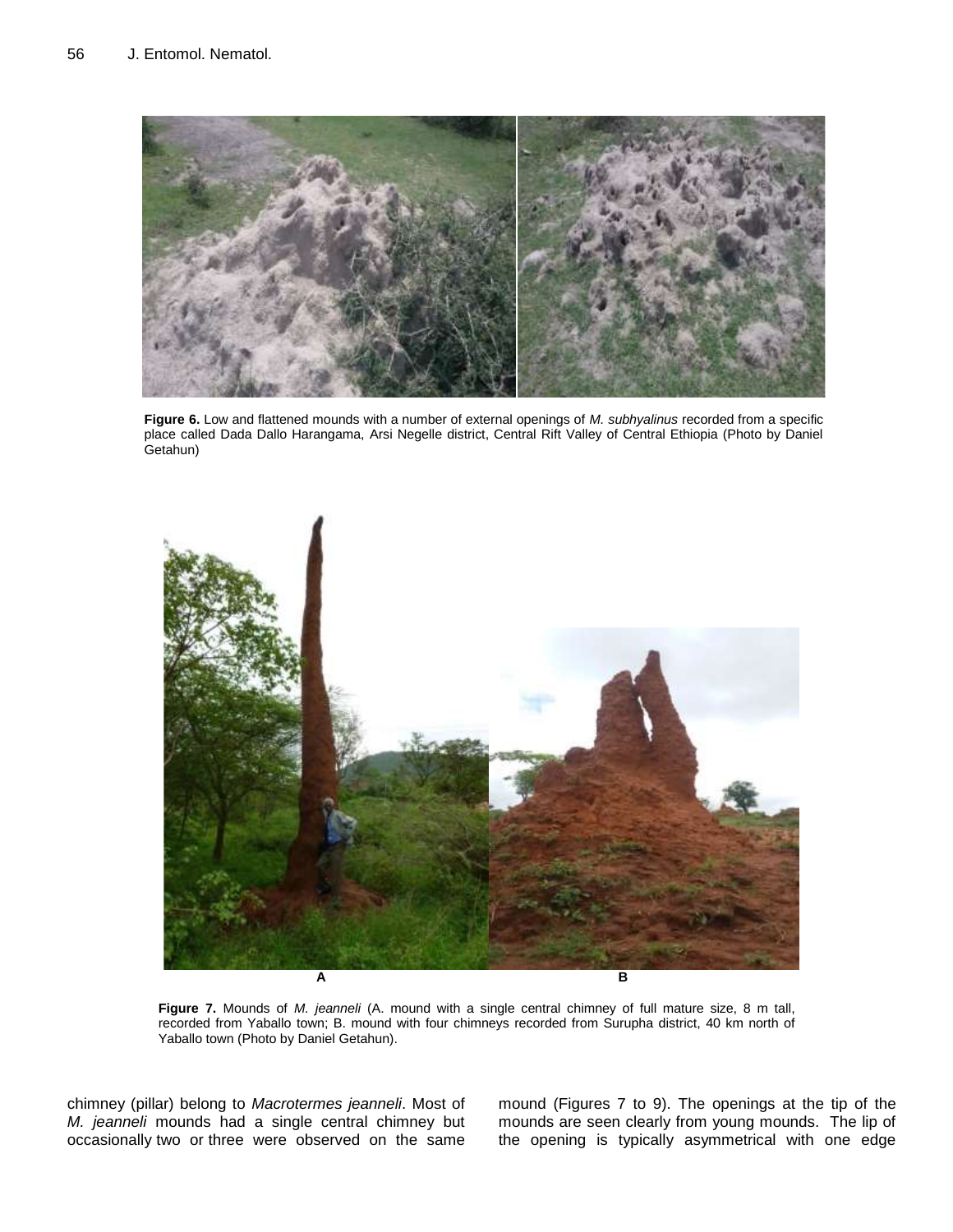

**Figure 8.** Openings of mounds of *M. jeanneli* (A. Young mound of *M. jeanneli* with a prominent opening, recorded from Mio district; A typical asymmetrical mound of *M. jeanneli* with one edge raised up above the rest, recorded from Moyale district (Photo by Daniel Getahun).



**Figure 9.** Mound of *M. jeanneli* built on a dark red, clay-rich soil recorded from Melbana, Mio district, Borana zone. The broad base was formed from successive breaks of the vertical chimney (Photo by Daniel Getahun).

prominently raised above the rest (Figure 7) and the base is broad formed from successive breaks of the vertical chimney and outwash pediment (Figure 8).

Four different types of closed mounds built by *M*. *michaelseni, M. natalensis*, *M. falciger,* and other unknown species were recorded from Southern Ethiopia.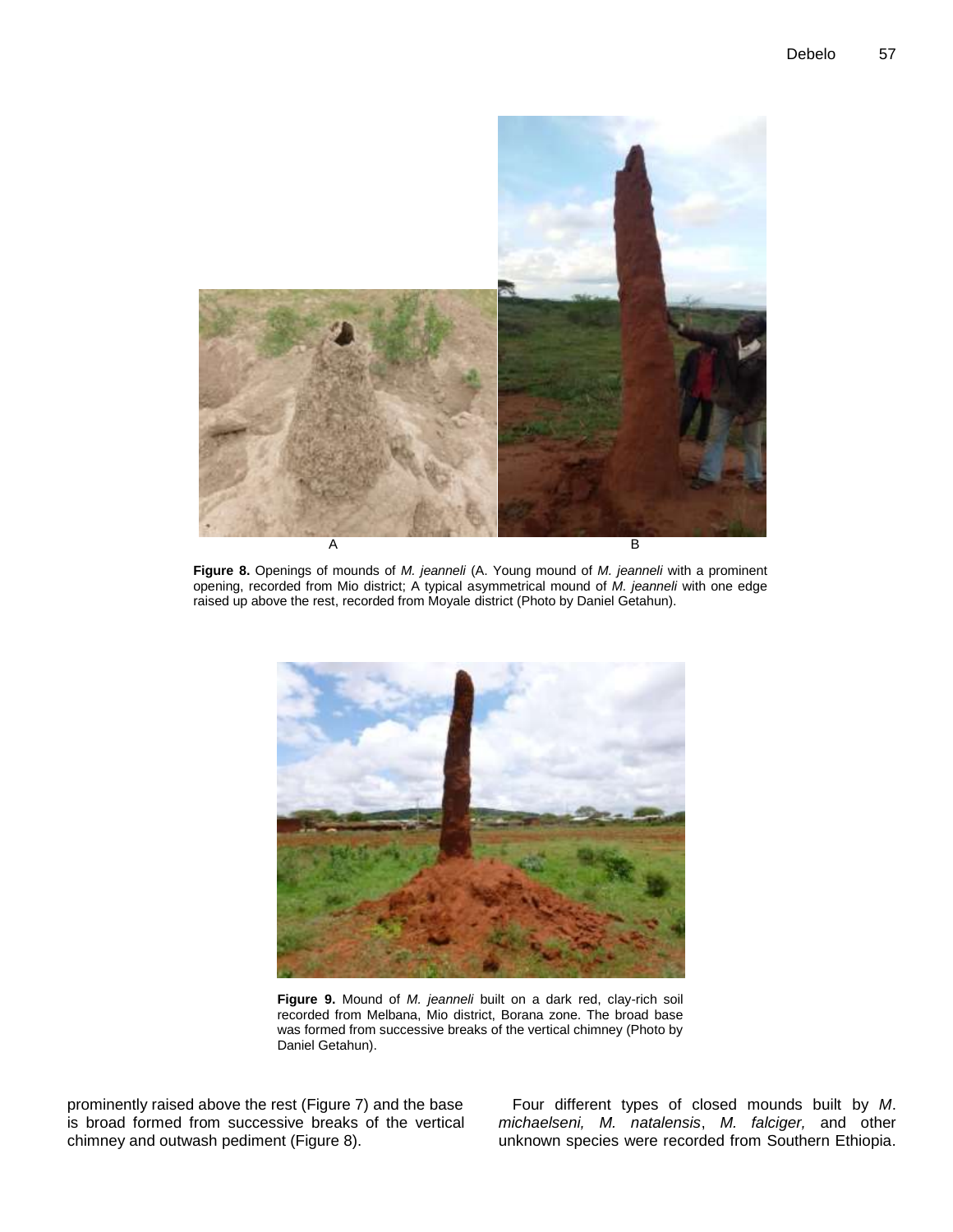

**Figure 10.** Typical mounds of *M. michaelseni* with a conical base topped by closed prominent spire recorded from Moyale district from specific place called Xillo Maddo, about 30 km north of Moyale town (Photo by Daniel Getahun).



**Figure 11.** Mound of *M. natalensis* (A) and *M. jeanneli* mound in the background (B) at 5 km east of Yaballo town (Photo by Daniel Getahun).

The mounds of *M. michaelseni* were typically tall and they were found sparsely among mounds of *M. jeanneli*. The mounds had a conical base topped by closed prominent spire (Figure 10). Medium-sized closed steepsided conical chimney mounds were rarely recorded and it is believed that these mounds were built by *M. natalensis* or a different species unknown (Figure 11). Huge closed conical to dome-shaped mounds were very common especially in Moyale district belonging to *M.* 

*falciger* (Figure 12A) and rarely old mounds were found colonized by other species. The spur on the mound (Figure 12B) is a young *M. jeanneli* nest. Peculiar tall and cylindrical closed chimney mounds were recorded from white soil in Melbana, Mio district (Figure 13). This type of mounds was not found on the very nearby red soil on which the typical mounds of *M. jeanneli* mounds were recorded. These mounds are believed to belong to unknown *Macrotermes* species (*Macrotermes* SpA).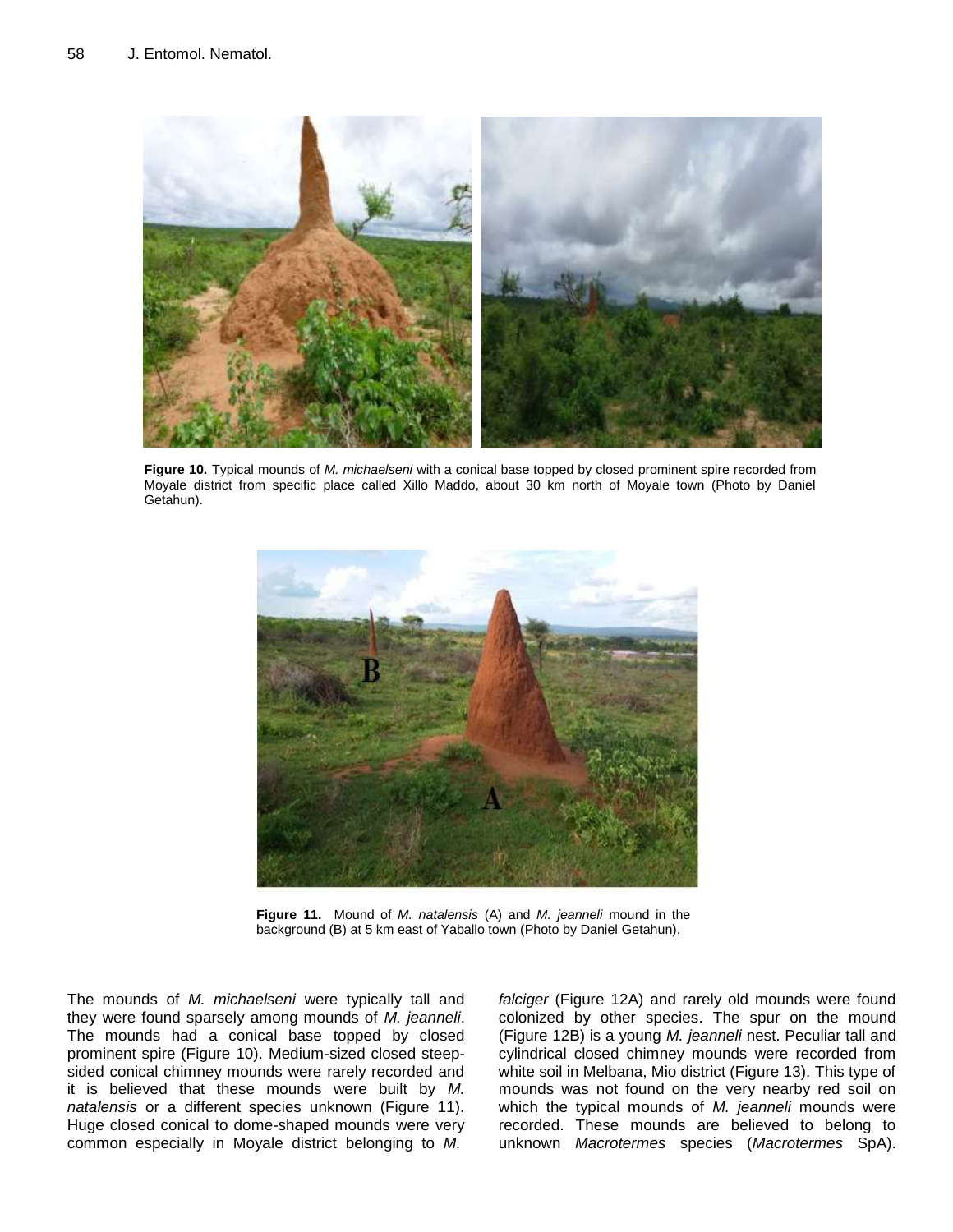

**Figure 12.** Mounds of *M. falciger* recorded from Moyale district. On top of mound (B) is a young mound of *M. jeanneli* colonizing the old mound of *M. falciger* (Photo by Daniel Getahun).

# **DISCUSSION**

# **Mound density and dimension**

There were significant differences ( $P < 0.05$ ) among the mounds of the three regions in their density, height, and basal diameter in the order: Southern > Central > Western Ethiopia. The variation in height is due to the specific termite species found in each region building their own specific mound size. In Western Ethiopia, only mounds of *M. herus* were recorded. The species builds low mounds of about 50 cm high and  $1 - 2$  m in diameter (Darlington, 1988). In Southern Ethiopia, the mounds were giant built by species like *M. jeanneli* and *M. michaelseni*.

Of the three regions lowest mound density was recorded in Western Ethiopia and this might be attributed to the control of termites practiced by mound destruction and poisoning because of severe termite damage to crops. Huge campaigns were conducted in the 1980s by the government and NGOs by participating farmers, and currently individual subsistence farmers in the area also use mound poisoning and mound digging to control the *Macrotermes* termites. Another reason for the lowest mound density of the Western Ethiopia could be the presence of only one species, *M. herus*, unlike in the other two regions where a number of different species were recorded, particularly in Southern Ethiopia. Besides, Debelo and Degaga (2014) reported that mound density can be governed by different general factors: soil type, topography and soil's water drainage capacity, and termite distribution and abundance can be related to temperature and rainfall (these change with latitude) and salt tolerance.

# **Termite species identified**

# *Western Ethiopia*

Current reports by Abdurahman (1990), Abebe (2000) and Abdurahman et al. (2010) showed that there are only two species of the genus *Macrotermes*, *Macrotermes subhyalinus* and *M. herus* in Ethiopia. *M. subhyalinus* is a well-known, well described, wide spread, dominant and one of the serious termite pests in the country, particularly in Mendi area (Western Wallaga) and thus is locally known as 'Mendi termite' (Abdurahman, 1990; Abduraman et al., 2010). In western Ethiopia, the mounds of *M. subhyalinus* are typically dome-shaped without external openings (Abdurahman, 1990). Cowie and Wood (1989) also reported that *M. subhyalinus* is present almost everywhere in Western Wallaga. It is also documented that there are only two types of mound architecture of the genus *Macrotermes* in Ethiopia. *Macrotermes* mounds found in Western Ethiopia and Maki-Batu (located in Central Ethiopia) area differ significantly both in size and shape and no external openings are found on both mounds. In western Ethiopia, the mounds are typically dome-shaped whereas in Maki-Batu, the mounds are conical. According to the reports, in the former region *M. subhyalinus* builds closed and dome-shaped mounds (Abdurahman, 1990). However, they did not indicate whether the *M. subhyalinus* which builds dome-shaped mounds in Western Ethiopia builds a different mound architecture (conical mounds), which are found in the Maki-Batu area or whether these conical mounds belong to *M. herus*. Apart from its presence in Ethiopia, little description is given about *M. herus*.

However, in the current study, only short closed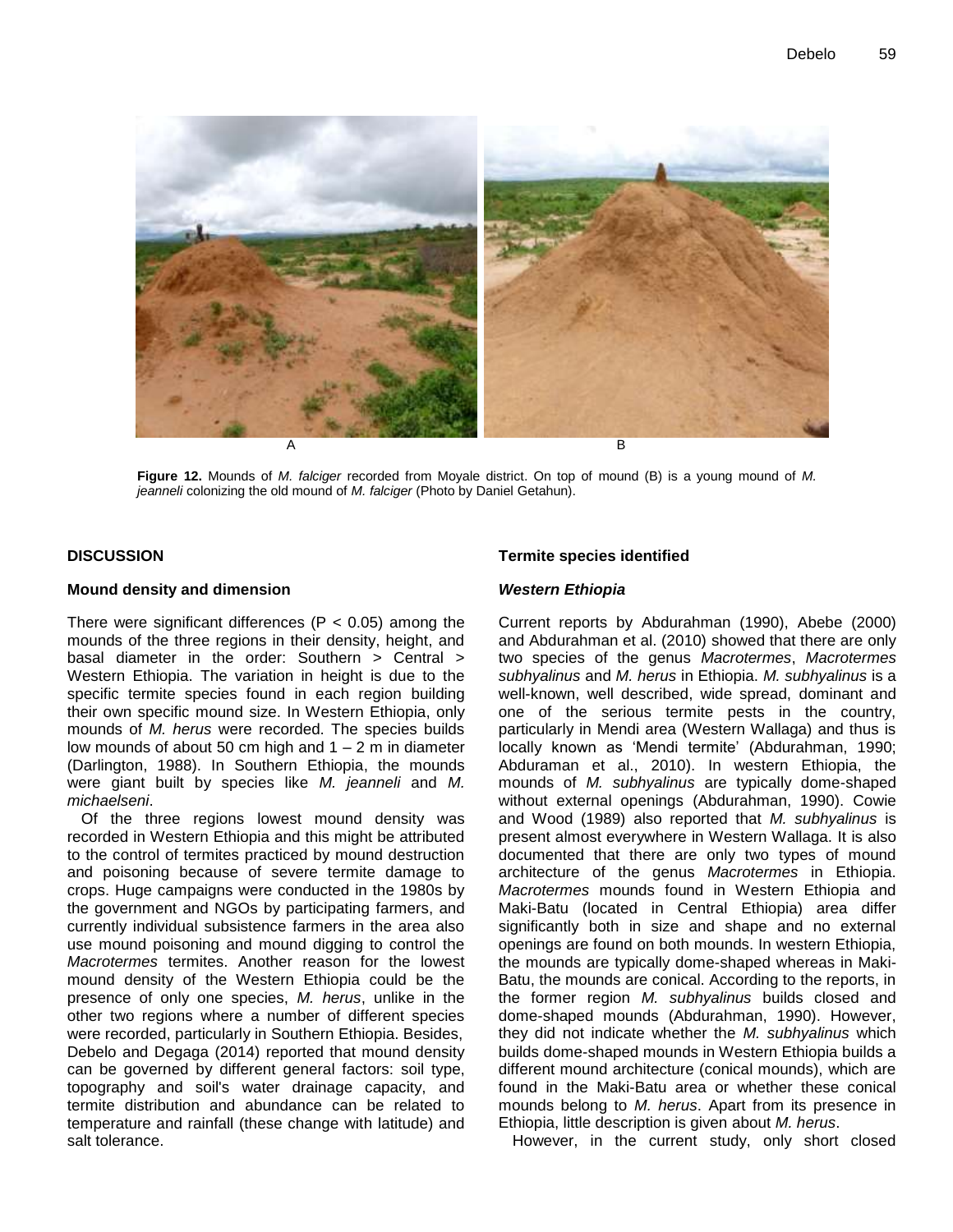

**Figure 13.** Closed-chimney mounds built by unknown species of *Macrotermes* spA, recorded from a specific place called Melbana, Miyo district, Borana zone (Photo by Daniel Getahun).

flattened-dome mounds were recorded from Western Ethiopia. Morphological characterization of these mounds revealed that the mounds belong to *M. herus* and thus it is the only species of the *Macrotermes* found in the region and the absence of *M. subhyalinus*. *M*. *herus* builds mounds with circular or oval in plan with a low, rounded dome-shape with no external openings (except the flight holes built once a year to permit the nuptial flights of the alates). There is no specialized ventilation system in the mound, unlike those of other *Macrotermes* species. The mounds are about 50 cm high and  $1 - 2$  m in diameter and are usually kept clear of vegetation if the nest is active. There is no clear break of slope between mound and pediment. New building is applied to the surface in flat plaques, not as raised knobs (Darlington, 1988). Older surfaces are crumbly and coarse-textured, giving the mound a neglected appearance (Darlington, 2011).

Available documents (Harris, 1956; Bagine et al., 1989; Turner, 2000, 2001; Brandl et al., 2007; Korb, 2011) state that *M*. *subhyalinus* builds short open mounds with multi spires. This type of mounds were not recorded from Western Ethiopia in the current study and this indicated the absence of *M*. *subhyalinus* in this part of the country which is contrary to the existing publication on the distribution and mound morphology of the species in the country.

With further study and gain of new information, species may be re-identified and earlier name may be changed. For instance, Darlington (1982) stated that early papers published by the ICIPE termite group all used the name *M. subhayalinus* for all *Macrotermes* termites in the Kajiado district of Kenya. However, two mound types were distinguished at an early stage, and observations on the flight of alates from them indicated that where they occurred sympatrically they were reproductively isolated. Subsequently, the Kajiado termites (closed mound type) were re-identified as *M. michaelseni* (formerly *M. mossambicus*). Darlington (1984) also reported in one of her publications in 1977 that *M. michaelseni* nests were described under the name *M. subhayalinus*. Darlington (1984) also once considered that *M. subhayalinus* builds morphologically two major different types of mounds in different areas in Kenya, the Bissel type near the town of Bissel with many holes in the Kajiado District, and the Marigat type with only one large opening raised to a considerable height above the ground in the Baringo District. However, later on, the Marigat type of mound was re-identified to belong to *M. jeannelli*, not to *M. subhayalinus* (Pearce, 1999; Darlington, Personal Communication).

# *Central Ethiopia*

Closed conical, closed dome-shaped mounds and low mounds with a variable number of external openings were recorded from the region.

**Closed conical mounds:** The closed conical mounds recorded during the present study from Central Ethiopia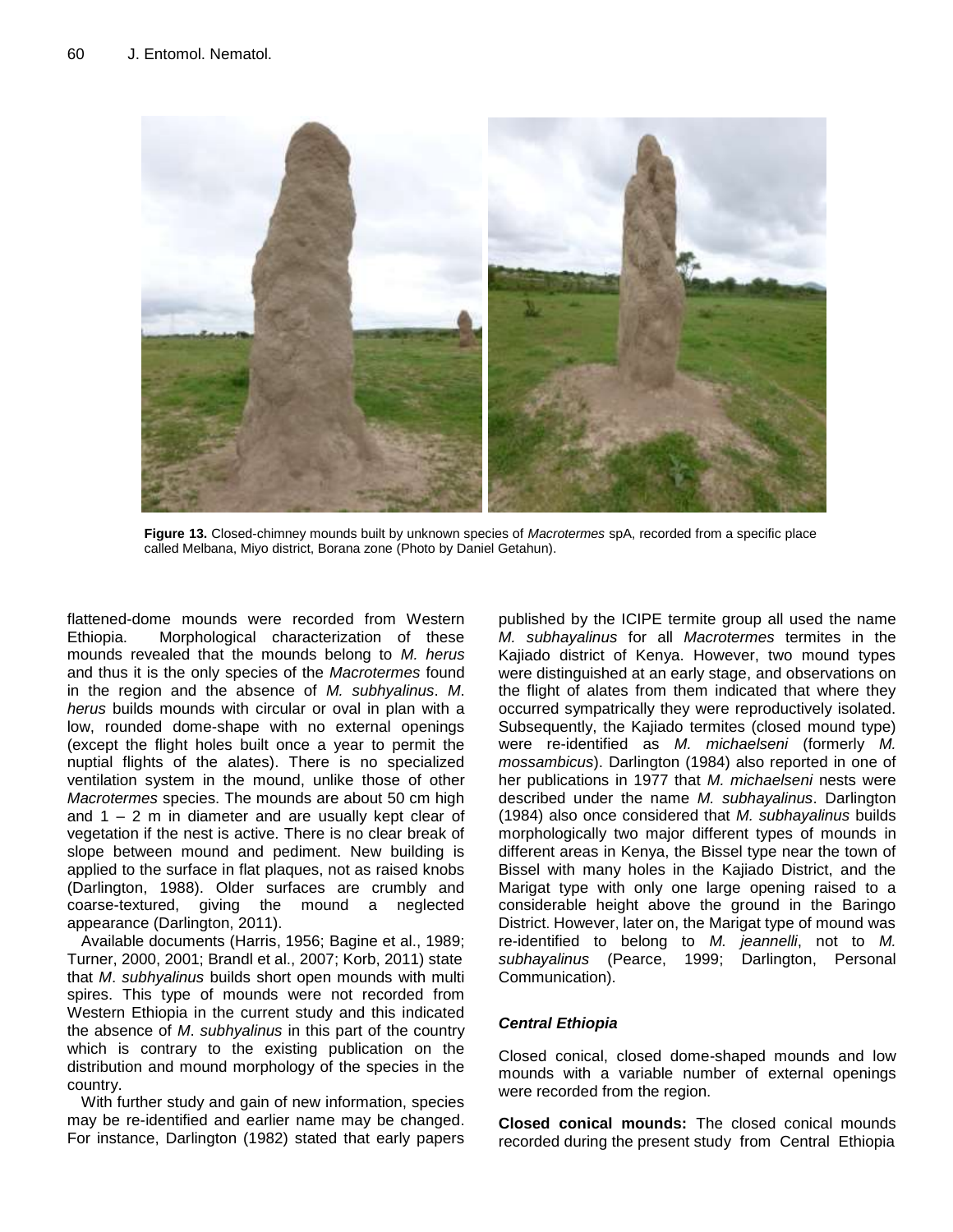had only a conical base without a spire; a spire on a conical base is a peculiar feature of mounds of *Macrotermes michaelseni* (earlier described). These mounds were probably built by *Macrotermes natalensis*. *M. natalensis* builds closed-mound type conical in external appearance (Harris, 1956; Korb, 2011; Turner, 2000, 2001, 2011). Meyer (2001) and Turner (2011) reported that both *M. michaelseni* and *M. natalensis* build closed-chimney mounds, in which *M. michaelseni* builds taller mounds, with a conical base topped by a prominent spire that rises 2-3 m tall, whereas *M. natalensis* mounds are shorter, typically 1- 2 m in height and usually consisting of the conical base only.

**Low open mounds:** In Bora, Dugda, Adami Tullu Jido Kombolcha districts and in the rest of the northern districts of East Shawa Zone, the mounds were closed, relatively medium in size with some mounds with conical shapes and others with dome-shaped. However, from west of Adami Tullu town at about 8 km south of Batu town in Adami Tullu Jiddo Kombolcha district, low mounds each with a number of external prominent open humps (multi-chimneys) appear replacing the conical and dome mounds to the south in Arsi Negelle district. These were generally the only mound type found in the semiarid part of the Arsi Negelle district. The number of mounds decreases and finally disappears in the more humid southern part of the district. The openings of the mounds were roughly circular in cross-section leading down into the mound. Wood (1986) reported that he collected *Macrotemes* termites from low open mounds with turrets at 10 km of south of Batu town around Adami Tullu. Debelo and Degaga (2014) also reported the existence of such mounds in the area though all the authors did not specify the species which built the mounds and also the species which built the other closed conical mounds in the area. Cowie et al. (1990) reported that they observed various mound types of *Macrotemes* in Ethiopia and that they eventually to belong to different species. According to these authors, the mounds include single-chimney (perhaps belonging to *Bellicositermes jeanneli* by Grasse (1937) (only seen in southern Sidamo, a former administrative region which covers current Borana and Guji zones of Oromia National State, and Hararghe, lower, and open multi-turreted mounds (possibly *M*. *subhyalinus sensu strict*).

These newly recorded low mounds with a variable number of open humps in the current study, were found only in the two districts of the Central Rift Valley of Central Ethiopia and they were built by *M. subhyalinus*. This new record is contrary to the available documents about the species in the country which describe that it builds closed conical and dome mounds and it is widely distributed especially in western part of the country. The mound architecture of the species recorded in the current study is in agreement with the mounds of the Bissel type of *M. subhyalinus* studied by Darlington (1984) from

Kenya. The species builds chimneys mounds with large diameter openings (Harris, 1956; Bagine et al., 1989; Turner, 2000, 2001; Brandl et al., 2007; Korb, 2011) with multi-spires, relatively flat hillocks with several openings or numerous ventilation shafts (Pomeroy, 2005; Korb, 2011). Ventilation shafts are numerous on large, unshaded mounds of *M. subhyalinus*, confirming the main purpose of the shafts, which may however limit the maximum size of mounds (Pomeroy, 2005).

In *M. subhyalinus,* ambient air seems to enter through peripheral, rimless, basal openings. It flows through the mound and leaves it through several exit tunnels with well-defined rims which are usually central and on top of the mound. In contrast to this, *M. jeanneli* has no openings at the peripheral nest base but has only a single central chimney, which can reach a height of several meters and through which air leaves the mound. Air probably enters the mound mainly via relatively distant foraging holes (Korb, 2011). Although, both species build open mounds, *M. jeanneli* builds tall chimney mounds while *M*. *subhyalinus* low mounds with multi spires (Darlington, 1982).

**Closed dome mounds:** The closed dome mounds (possibly *M. herus* or *M. falciger* or species unknown) recorded in Central Ethiopia were by far larger in size than the mounds of *M. herus* recorded in Western Ethiopia. The difference between the two mounds in the two regions may be due to species difference or the same species building different mound architecture in different environments (if the mounds belong to *M. herus*).

Differences in time of swarm of alates may also indicate species differences. *Macrotermes* termites in Western Ethiopia and Central Ethiopia showed variation in their time of swarm. In western Wallaga, swarming occurs in the evening at about 1: 00 pm and in the CRVE, it occurs in the morning at about 9:30 am which lasts for about half an hour (personal observation). This difference in time of swarm of the termites of the two areas can also be considered as evidence that these termites belong to different species.

# *Southern Ethiopia*

Two categories of mounds, open mounds and closed mounds were recorded from Southern Ethiopia based on the presence and absence of openings on the mounds. Mound structure varies between species of *Macrotermes*, but their structures fall within two broad categories, known as open-chimney and closed-chimney mounds. In both designations, the chimney refers to the largest tunnel in an extensive reticulum of large-caliber verticallybiased tunnels that permeate the mound. In openchimney mounds, this central tunnel opens at the top of the mound. In closed-chimney mounds, the top is capped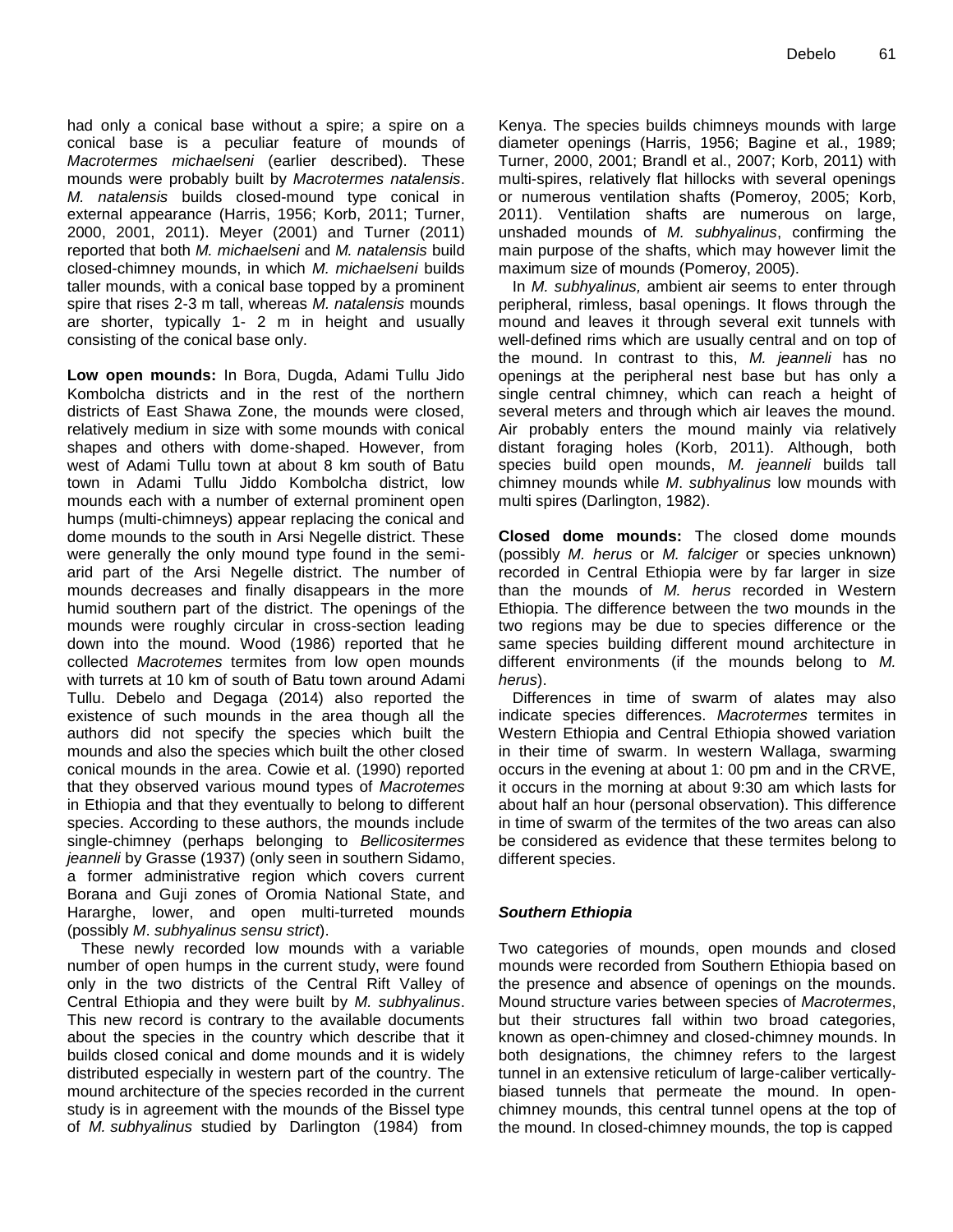(Grohmann, 2010; Turner, 2011). Various mound types of *Macrotemes* in Southern Ethiopia were documented and this depicts that termite fauna of the region was more varied than the other areas. However, the closed, low flattened dome mounds of *M. herus* recorded in western Ethiopia and the lower, open multi-turreted mounds of *M*. *subhyalinus* and closed, domed and conical mounds of the Central Ethiopia were not observed in Southern Ethiopia. Southern Ethiopia is savanna grassland and has semi-arid climate and these might have contributed for the existence of the more species of termites than the other areas.

**Open chimney mounds:** These tall hollow and open cylindrical chimney mounds were built by *M. jeanneli*. In this study the tallest mound measuring 8 m high was recorded from Yaballo town, ever recorded in the country. The architecture of these mounds, including the typical asymmetrical shape at the tip of the opening is the same with those mounds of the *M. jeaneli* (the Marigat type) studied by Darlington (1984) in Kenya. However, in her study, Darlington (1984) considered the Marigat type of mounds as one type of mounds built by *M. subhyalinus*, but later on the mounds were identified to belong to *M. jeanneli*. The very distinctive mounds of *M. jeannelli* at Marigat in the Kerio valley (Kenya) are surrounded by a very tall hollow pillar which may be from 2 to 5 m or more high. There is a large opening at the tip of the pillar 10-25 cm in diameter, and no other opening anywhere on the mound. The lip of the opening is usually sharp and sometimes asymmetrical with one edge raised up to 25 cm above the rest. The vast majority of mounds have only one pillar, but very occasionally two or three may be present on the same mound (Darlington, 1984).

Cowie et al. (1990) reported the occurrence of tall chimney mounds in parts of Ethiopia adjacent to areas of northern Kenya (which is currently Borana Zone) though they could not specify the species. *M. jeaneli* is a fungus growing termite that occurs in arid regions of Eastern Africa and builds impressive mounds with only one high, towering chimney. Both *M. jeanneli* and *M. subhyalinus* build open mounds, the former builds tall chimney mounds with one opening at the tip while the later builds low mounds with multi spires with multi openings (Darlington, 1982; Leuthold et al., 2004; Brandl et al., 2007). However, Tilahun et al. (2012) considered both the open chimney mounds of *M. jeanneli* and closed chimney mounds they recorded from Derito in Yaballo district and Melbana in Miyo district (formerly part of Dire district), respectively as *M. subhyalinus*. In the current study these open and closed chimney mounds were identified to belong to *M. jeanneli* and a *Macrotermes* of an unknown species (*Macrotermes* spA), respectively.

As the *M. jeanneli* termites build their mounds to their maximum height, the pillars fall under their own weight coupled with being washed with rain and also broken by animals. Under this condition, the basal diameter of the

mound increases and the termites continue rebuilding the mounds pillars. The central structures are surrounded by an outwash pediment which often has pieces of broken pillar lying on it (Darlington, 1984). Sometimes the mounds are dangerous as they fall on livestock when they scratch their bodies on them and children who look after livestock when they play by climbing on the mounds (personal communication with local people).

**Closed mounds:** In total, four different closed mounds were recorded in Southern Ethiopia built by four different species. Three types of mound were of chimney type and fourth type is huge closed mounds without chimney.

**Closed chimney mounds:** Three different types of closed chimney mounds were recorded in the area. These were mounds of *M. michaelseni*, *M. natalensis*, and an unknown species (designated as *Macrotermes* spA).

*Macrotermes michaelseni* **and** *Macrotermes natalensis:* The study recorded mounds of *M. michaelseni* and *M*. *natalensis* species from Southern Ethiopia and this is the first record of the species from the country. The former species was recorded from Southern Ethiopia while the latter was recorded from both Southern and in particular from Central Ethiopia. Darlington (1982) recorded mounds *M. michaelseni* from the semi-arid bushed grassland in the Kajiado area (altitude 1700 m) in the Rift Valley province of Kenya which builds a highly centralized subterranean nest with a closed system of air passages in an epigeal mound above it.

*M. michaelseni* occurs in East Africa and Southern Africa where it builds conspicuous closed mounds which can reach a height of several meters (Korb, 2011). *M. michaelseni* builds taller mounds, with a conical base topped by a prominent cylindrical spire that commonly rises to about twice the height of the base (2-3 m tall with a broad outwash pediment), but in contrast to the central chimney in *M. jeanneli*, the mound is closed and does not open to the outside. Internally the mound is permeated by a network of tunnels (Turner, 2000; Korb, 2011). Within this type, though, there is considerable diversity of shape. Most commonly, the variation comes in how distinct the spire is compared to the conical base. In many mounds, the spire is nearly cylindrical, and contrasts strongly with the sloping walls of the conical base. In other mounds, the base merges more or less imperceptibly into the spire, so that the mound's overall shape is that of a skewed cone (Turner, 2000).

Closed steep conical mounds without spire belonging to *M. natalensis* were also recorded from the area. *M. natalensis* builds conical closed-chimney mounds (Harris, 1956; Korb, 2011; Turner, 2000, 2001, 2011) and typically 1- 2 m in height (Meyer, 2001; Turner, 2011).

The third type of closed chimney mounds was peculiar high and cylindrical mounds recorded from white soil in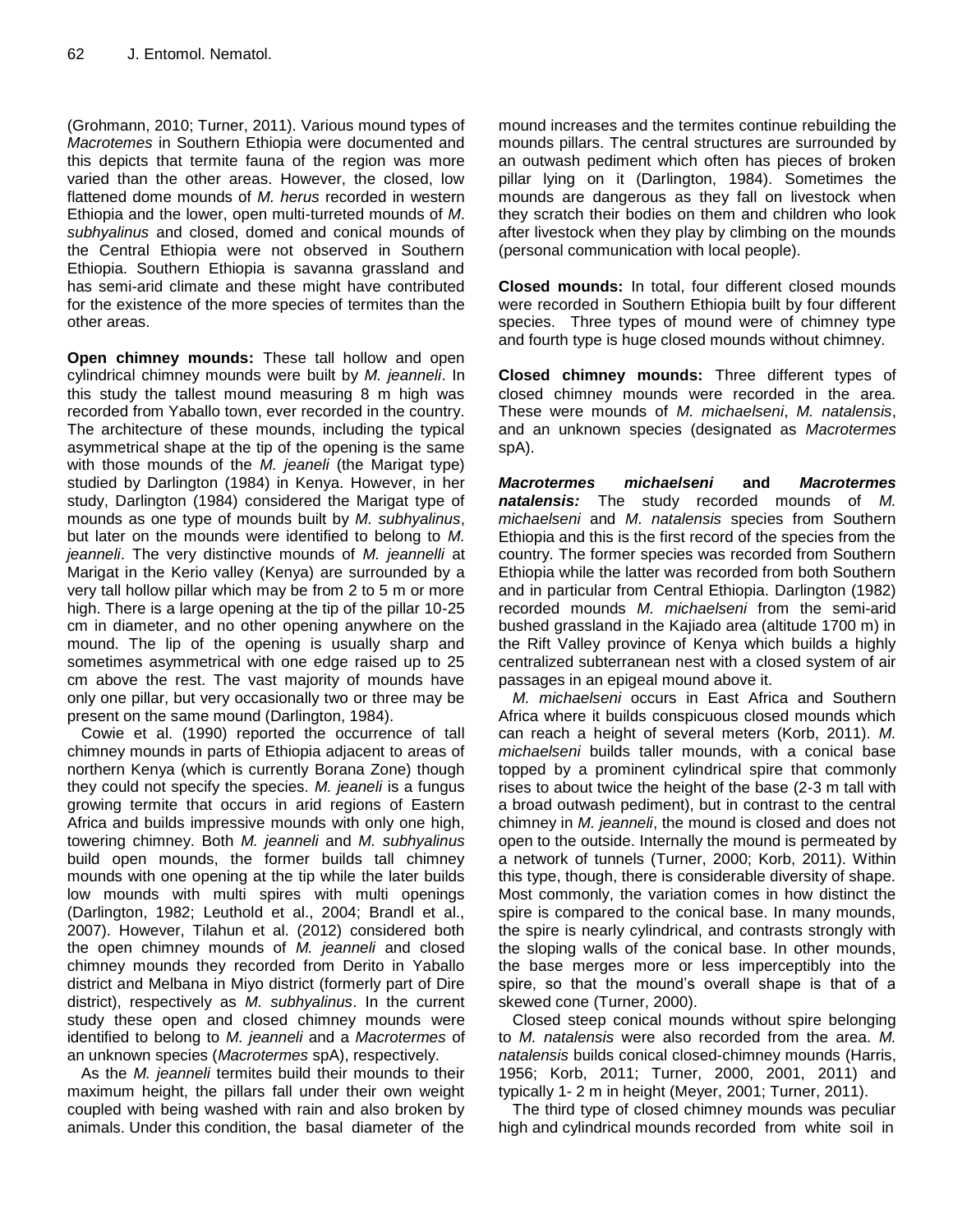Melbana, Miyo district. This type of mounds was not found on the very nearby red soil where *M. jeanneli* and *M. michaelseni* were common. Morphologically, the mounds were quite different from those of *M. michaelseni* and *M. natalensis*. The mounds probably belong to a *Macrotermes* of an unknown species (*Macrotermes* spA). However, Darlington (*personal communication*) suggested that the mounds might be built by *M. michaelseni* or by a different species.

# **Huge closed non-chimney mounds**

The fourth type of closed mounds in Southern Ethiopia was huge and dome-shaped recorded around Moyale town, a border town between south Ethiopia and north Kenya. These mounds were probably built by *M. falciger*. *M. falciger* builds characteristically large termitaria (Malaisse, 1978); Its mature nests are huge domeshaped mounds; and its mounds are found in north Kenya bordering Ethiopia at low altitude (Darlington, *personal communication*).

The different types of mound belonging to different species of the *Macrotermes* recorded from Central and Southern Ethiopia were absent from Western Ethiopia. On the other hand, low closed dome to generally flattened mounds of *M. herus* were recorded only from Western Ethiopia. Mounds of *M. subhyalinus* were recorded only from Central Ethiopia, especially in Arsi Negelle district while mounds of *M. jeanneli* and *M. michaelseni* were recorded only from Southern Ethiopia. From the current study, it can be seen that the distribution of a termite species is mainly limited to a given geographical region of the country. This could be due to the geographical isolation of the three regions from each other. The Western region which is relatively lowland is isolated from the Central region (Central Rift Valley) by the highlands found between them while the Central and Southern (lowland and semi-arid) are isolated from each other by the highlands which start around north of Shashemene city and go further south to Sidama, Gedeo, and Western Guji zones. In line with this, Cowie et al. (1989) stated that the Ethiopian highlands, bisected by the Rift Valley, are surrounded by the Sahelian deserts and savannas of Sudan, Somalia and northern Kenya, and to the northeast by the Red Sea. These act as barriers to dispersal to and from the highlands; the Rift Valley may act as a partial barrier to dispersal within them. The large number of endemic and local bird species reflects this situation (Cowie et al., 1989).

# **Conclusion**

To date, only two species of the genus *Macrotermes*, *M. subhyalinus* and *M. herus* are reported in Ethiopia. *M. subhyalinus* was earlier considered building closed conical and dome mounds. However, this study showed that the species builds low mounds with turrets and is absent in Western part of the country, but found only in Adami Tullu Jido Kombolcha district and Arsi Negelle district of the Central Rift Valley of Ethiopia. *M. herus* builds low, closed and flattened dome-shaped mounds and it was the only *Macrotermes* species recorded from Western Ethiopia in the current study.

This paper has added *M. jeanneli, M*. *michaelseni, M*. *natalensis*, *M*. *falciger*, and another unidentified species (*Macrotermes* spA) to the two existing species, *M. subhyalinus* and *M. herus*, to the checklist of the genus *Macrotermes*. Conical mounds of medium size of *M. natalensis*, relatively low closed dome mounds of *M. herus*, and huge closed and relatively dome-shaped mounds which might belong to *M. herus* or *M*. *falciger* were recorded from Central Ethiopia. Contrary to the other regions, highly diversified mounds and higher number of species were recorded from Southern Ethiopia. *M. jenneli, M. michaelseni M. falciger*, and *M*. *natalensis*, and an unidentified species (*Macrotermes* spA) were recorded from the region. The list is not definitive but merely a statement of the *status quo*. Use of molecular analysis is vital to supplement the species identification conducted using mound morphology.

# **CONFLICT OF INTERESTS**

The author has not declared any conflict of interests.

# **ACKNOWLEDGEMENTS**

The author is very grateful to J. P. Darlington for sharing her research experience especially on *Macrotermes* termites and providing important reference materials. Special thanks also go to Adama Science and Technology University, field assistants, and the communities around the study sites for their cooperation during the field work.

#### **REFERENCES**

Abdurahman A (1990). Foraging Activity and Control of Termites in Western Ethiopia, Ph.D. Thesis, University of London. 277pp. Available at:

https://spiral.imperial.ac.uk/bitstream/10044/1/47734/2/Abdulahi-A-1990-PhD-Thesis.pdf

- Abdurahman A, Abraham T, Mohammed D (2010). Importance and Management of Termites in Ethiopia. Pest Management Journal of Ethiopia 14:1-20.
- Abebe H (2002). Potential of entomopathogenic fungi for the control of *Macrotermes subhyalinus* (Isoptera: Termitidae). PhD Thesis. Universität Hannover. 161p.
- Bagine RK, Brandel R, Kaib M (1994). Species delimitation in Macrotermes (Isoptera: Macrotermitidae): Evidence from epicuticular hydrocarbons, morphology, and ecology. Annals of the Entomological Society of America 87(5):498-506.
- Bagine RKN, Darlington JPEC, Kat P, Riche JM (1989). Nest Structure, Population Structure and Genetic Differentiation of some